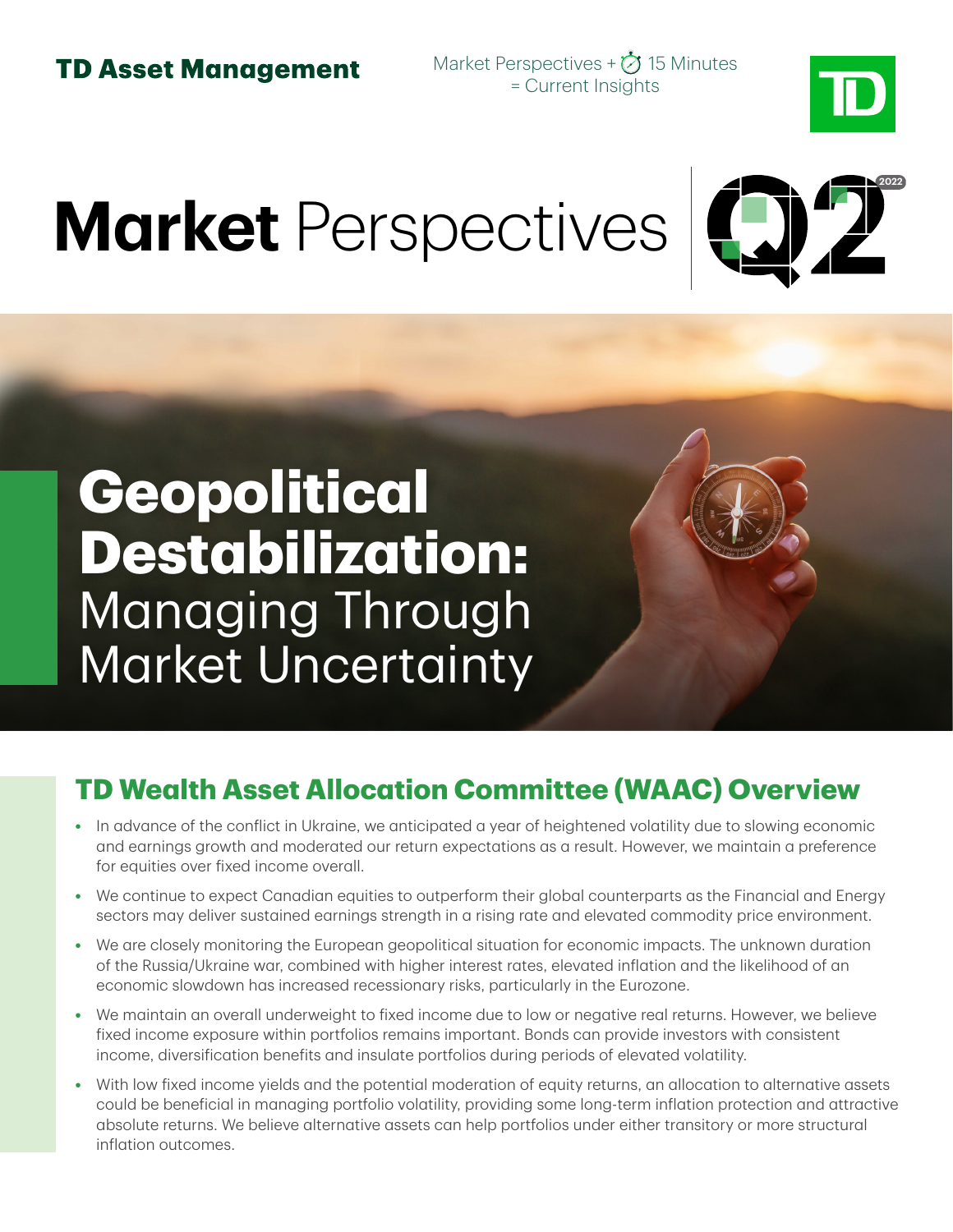### **First Quarter in Review and Market Outlook**

At TD Asset Management Inc. ('TDAM', 'we', 'our') our commitment to delivering quality, risk adjusted returns is complemented by our focus on preserving and protecting portfolio assets through active risk mitigation. Like the rest of the world, we are deeply concerned about the situation in Ukraine and hope that the terrible violence will soon end.

Not only has the Russian invasion of Ukraine rapidly evolved into a humanitarian crisis, with so many lives upturned, it has also exacerbated financial market volatility, with its impacts on commodity prices being front and centre.

The war has delivered a major blow to globalization: disrupting trade and adding new crimps to recovering supply chains, all while continuing to fuel elevated inflationary pressures. Prior to the invasion, investors were already facing rising bond yields and hotter-thanexpected year-on-year inflation readings around the world. Add tight labor markets, decelerating corporate profits and the disruption to financial conditions due to tragic geopolitical events, and the wall of worry now appears very challenging to overcome.

One point to emphasize: TDAM currently has immaterial exposure to Russian securities (stocks or bonds) in our investment portfolios, and we do not have any intention to add exposure to Russian securities in any of our solutions at this time. Across our proprietary asset allocation solutions, less than 5 basis points (0.05%) of assets have direct exposure to Russian securities.

Any decisions to allocate portfolio assets to Russian markets in the future will be carefully weighed against prevailing political and economic circumstances. Additionally, TDAM is committed to complying with all applicable sanctions and regulations.

We will continue to closely monitor the stress in financial markets and the potential impacts of the ongoing geopolitical tensions on the economic outlook. As asset managers, we must consider the many potential outcomes of the conflict, including one in which the war is prolonged and could continue to destabilize financial conditions over a longer term. This analysis will allow us to form an appropriate and measured response from an investment portfolio allocation perspective. In the current environment, we continue to favour equities over fixed income longer term but maintain a very modest risk-on position. Predicting how severe the current market drawdown will be is a difficult task, but we are always mindful that selloffs help to clear market excesses, and any significant weakness could present attractive strategic buying opportunities. In the following section, we provide our insights on the impact of the Russian invasion of Ukraine on oil markets, which have jumped to levels not seen in decades, and what all this could mean for the outlook. For an in-depth perspective on our current views on key asset classes, as well as our strategic positioning views over the next 12-18 months, please review the WAAC Positioning and Outlook section of this report.



#### **Chart 1: Index returns over the past 12 months (based in USD)**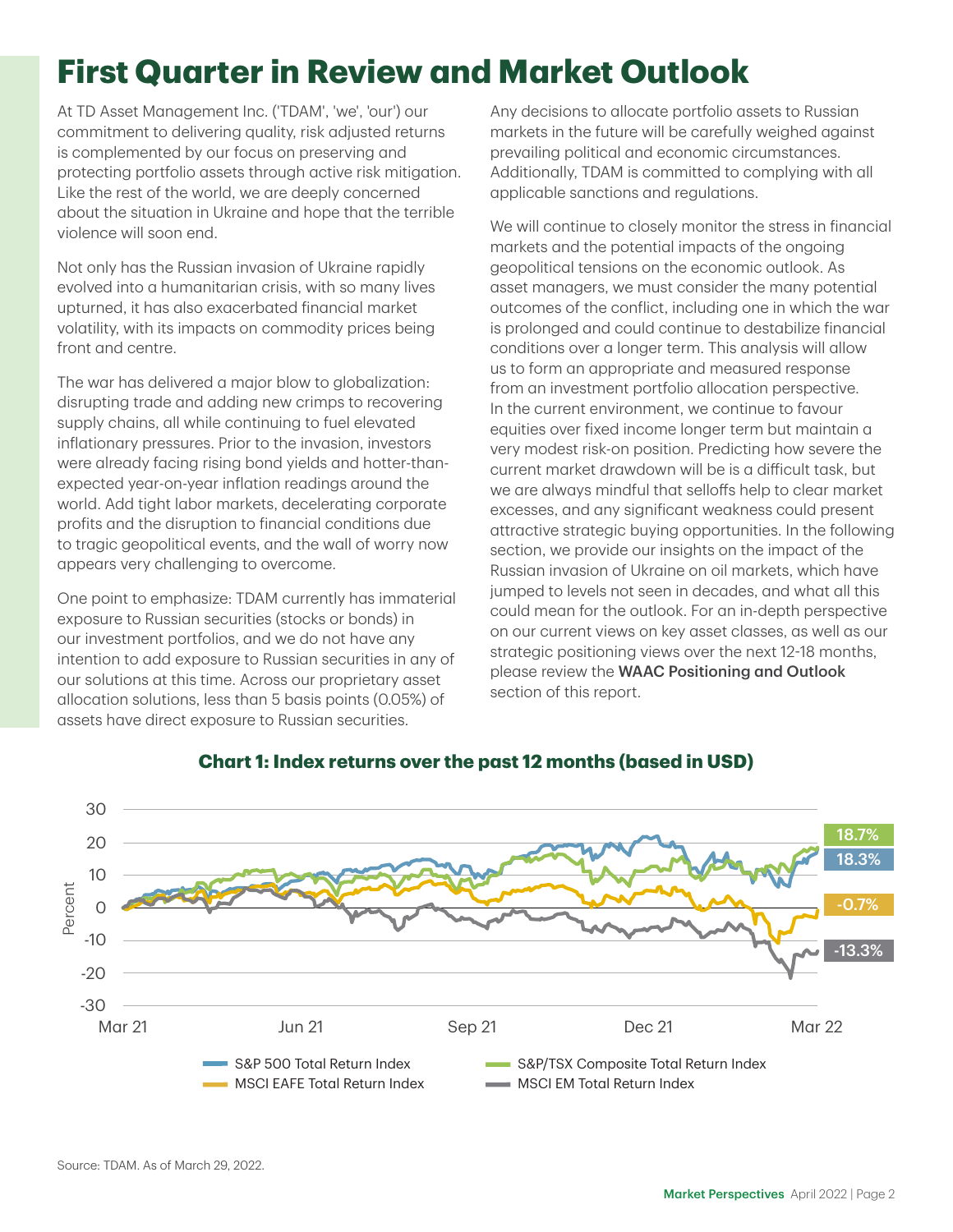### **Oil – Higher for Longer?**

Historically oil demand growth has been stable at just above 1% per year. While COVID-19 lockdowns and lower mobility reduced oil demand in 2020 – 2022 compared to 2019, by 2023 oil demand is expected to surpass 2019 levels and should continue to grow until various energy transition drivers (such as electric vehicles) start to reduce overall demand, which would likely be by the end of this decade or in the early 2030's. Oil supply growth from large-scale greenfield developments (such as oil sands) is unlikely to be sanctioned, leaving supply growth to largely come from short-life projects, such as horizontal drilling. If these short-life oil developments are not able to bridge

the supply/demand gap, then oil prices could remain higher for longer.

With the recent Russian invasion of Ukraine, oil prices have shot up over \$100/barrel and, as a result, consumers have been feeling the pain in their wallets as gasoline prices hit record levels across the globe. Chart 2 below highlights the steady grind higher, with West Texas Intermediate (WTI) oil prices averaging approximately \$66/barrel in the second quarter of 2021, \$70/barrel in the third quarter, \$77/barrel in the fourth quarter and nearly \$90/barrel so far in 2022.



#### **Chart 2: Oil Continues its Steady Climb**

What is causing these high oil prices? While the Russian invasion of Ukraine has caused the most recent spike in prices, oil prices had already been climbing for well over a year prior to the invasion. In the short term it appears that current high oil prices are a result of actions that Organization of the Petroleum Exporting Countries Plus (OPEC+) took to balance the market after COVID-19 shut down worldwide economies in 2020 and increasing inventory shortages.

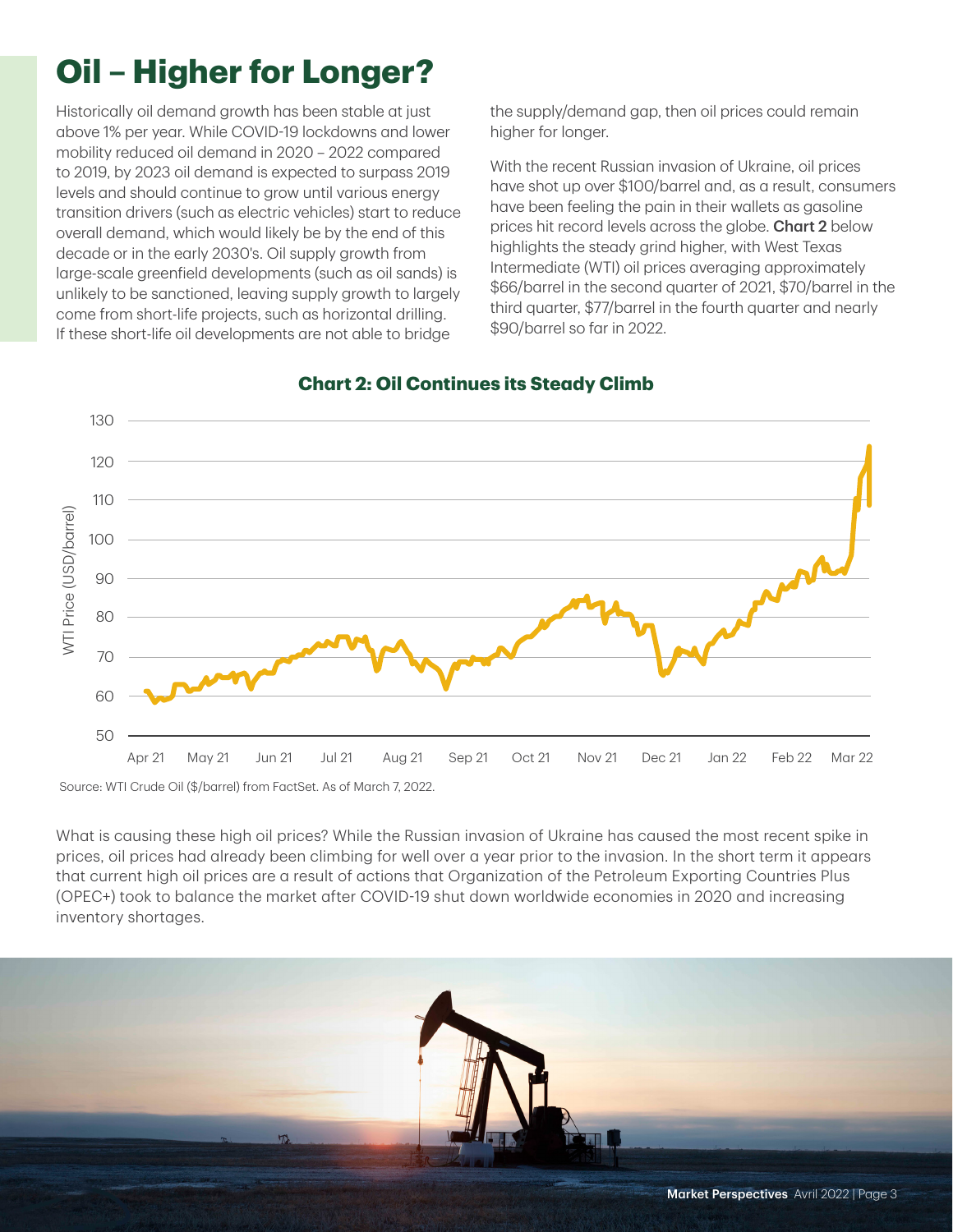### **Russian invasion of Ukraine**

The Russian invasion of Ukraine caused the spike in WTI prices from the \$90 range to over \$130 due to worries that the war could cause supply disruptions and prices have since remained highly volatile. Furthermore, sanctions against Russian banks which make it harder to trade Russian oil, U.S. and U.K. actions to ban imports of Russian oil, as well as Russian counterthreats to reduce oil production are further stoking supply fears and causing elevated oil prices. If there are actual supply disruptions, whether caused by war or due to sanctions, oil could continue to remain elevated.

### **Inventory Shortages**

Global oil inventory levels originally ballooned in early 2020 with the COVID-19 worldwide economic shutdowns; however, OPEC's production cuts have served to gradually reduce global inventory levels. The U.S. Energy Information Administration estimates that global oil and other liquids production in 2021 was 95.5 million bbl/d while global consumption was 97.1 million bbl/d.<sup>1</sup> This means that global oil inventories were reduced by approximately 1.6 million bbl/d or 584 million barrels

over 2021. Chart 3 below shows estimates of U.S. total oil inventories from 2017 to 2022. The blue line shows the highest inventory levels seen over the past five years while the yellow line shows the lowest levels over the same five years. The dotted grey line shows average inventories. Finally, the green line on the left-hand side of the chart shows that oil inventory levels so far in 2022 are at very low levels compared to the last five years.



**Chart 3: Crude Oil Inventories – 5 Year High, Low, and Average**

Source: TD Asset Management Inc., US Energy Information Administration. Date range: January 1, 2017 to February 25, 2022.

Historically, when oil inventories are low, oil prices become more sensitive to events or news that indicate possible further supply disruptions. For instance, news that some OPEC+ countries were unable to ramp up their production to meet quotas along with news that cold weather in Texas was interfering with oil production has an outsized impact on current oil prices because existing inventories are low.

1 Short-Term Energy Outlook (Feb 8, 2022) at www.eia.gov/outlooks/steo/marketreview/crude.php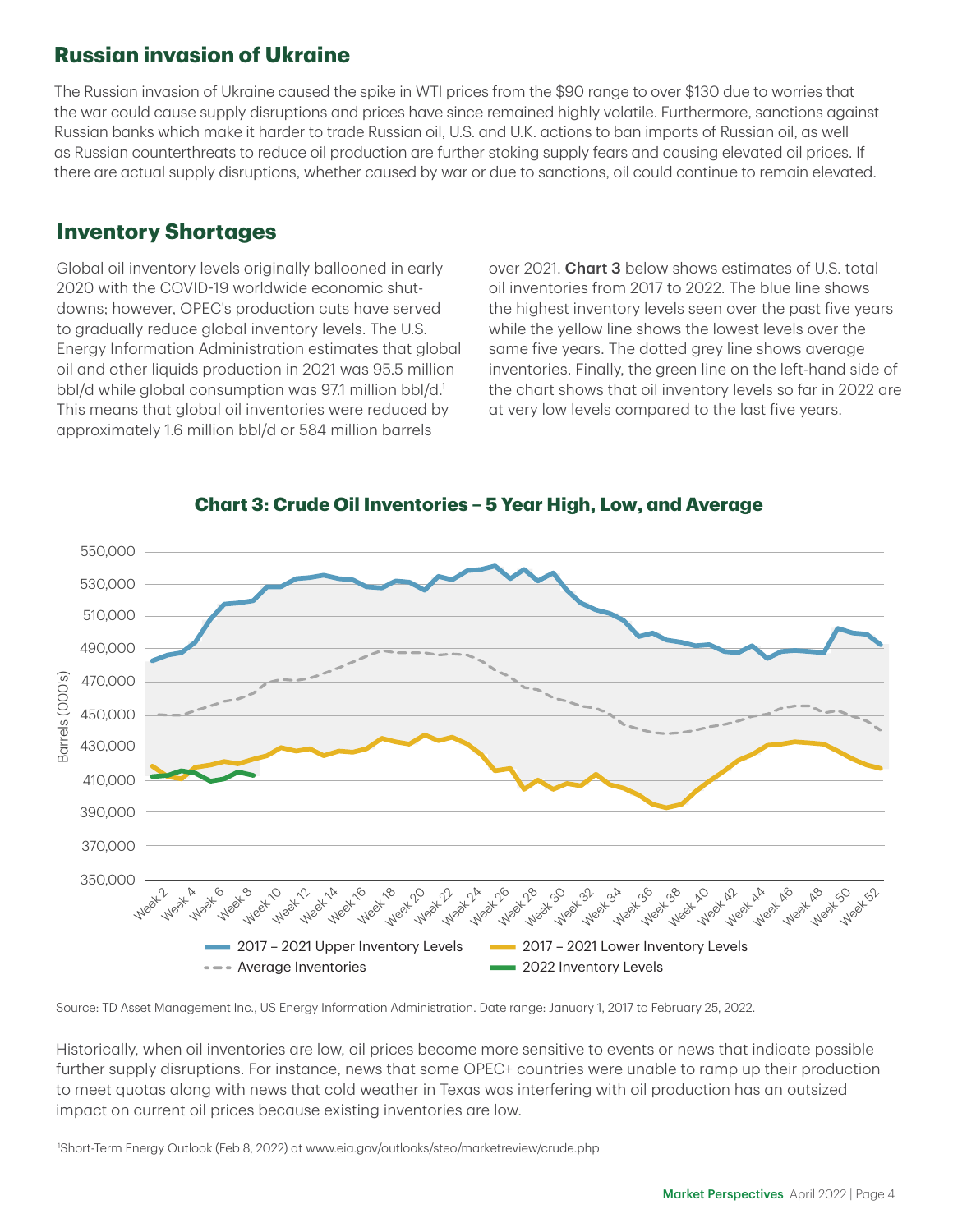### **What Could Lead to Lower Prices in the Short Term?**

An end to the Russian/Ukrainian conflict would likely see oil prices drop significantly from current levels. Other than this, increasing global oil inventory levels and a new U.S./Iran nuclear deal which could see Iran increasing oil exports by up to 700,000 bbl/d are the most likely near-term events which could lower oil prices. Less likely is OPEC+ abandoning their measured supply cuts and moving to produce at maximum levels.

However, if there are supply disruptions it is possible that OPEC+ could step in to balance the market if these potential disruptions are not too severe; Russia is the world's second largest oil exporter and OPEC+ does not have enough spare capacity to replace Russian production volumes. Finally, a new COVID-19 variant which causes world-wide economies to shut down again would be very negative for oil prices.

### **Mid-to-Long Term Oil Prices**

Forecasting where mid-to-long term oil prices are going to settle is an exercise in futility as there are too many unknowns. However, we should consider the following points:

- While the transition to a low carbon world is occurring, and is necessary, this could take far longer than expected.
- The bulk of oil (65%) is used for transportation, which is why the transition to electric vehicles (EVs) is so important. However, charging infrastructure needs to be built before we see widespread EV adoption. For example, people who live in apartments or condos are unlikely to buy EVs until they can charge their vehicles in their own garages.
- Even when sales of cars with internal combustion engines are banned (likely 2035 or beyond in Canada), it will take about 10 years until the bulk of these cars are off the road.
	- $\rightarrow$  The developing world will take longer to transition away from internal combustion engines because their electrical infrastructure will take longer to build up.
- Oil supply should naturally decline over the coming years as existing oil wells are depleted. Large U.S., European and Canadian oil and gas companies are unlikely to commit to developing large-scale oil deposits due to uncertainty around future oil prices and the speed of the transition to a lower carbon world.
- Even assuming oil and gas companies had a desire to develop large-scale oil deposits, governments, environmental activists and even oil and gas company shareholders are increasingly against new developments.

If we see a gradual decline in oil demand over the next decades, and with a gradual decrease in oil supply, oil markets could remain relatively balanced, which could support robust oil prices into the 2030s and beyond.

### **Where to invest to benefit from higher oil prices?**

The WAAC has been optimistic on Canadian equities due in part to rising yields and commodity prices, which are expected to benefit companies in Canada's Financial and Energy sectors. Canada's equity benchmark, the S&P TSX Composite Index, has a larger overweight than its U.S. and global peers in both the Energy and Financial sectors and as such, should benefit to a greater degree than other countries from higher commodity prices and rising rates.

TDAM offers several diversified and equity focused solutions that can provide increased exposure to Energy (and Financial) holdings to potentially enhance portfolio returns. While no one may be able to avoid the high gas prices at the pump, investors may be able benefit from oil and gas company profits through TDAM's portfolio solutions. Speak to your advisor today or visit [our website](https://www.td.com/ca/en/asset-management/) to learn more.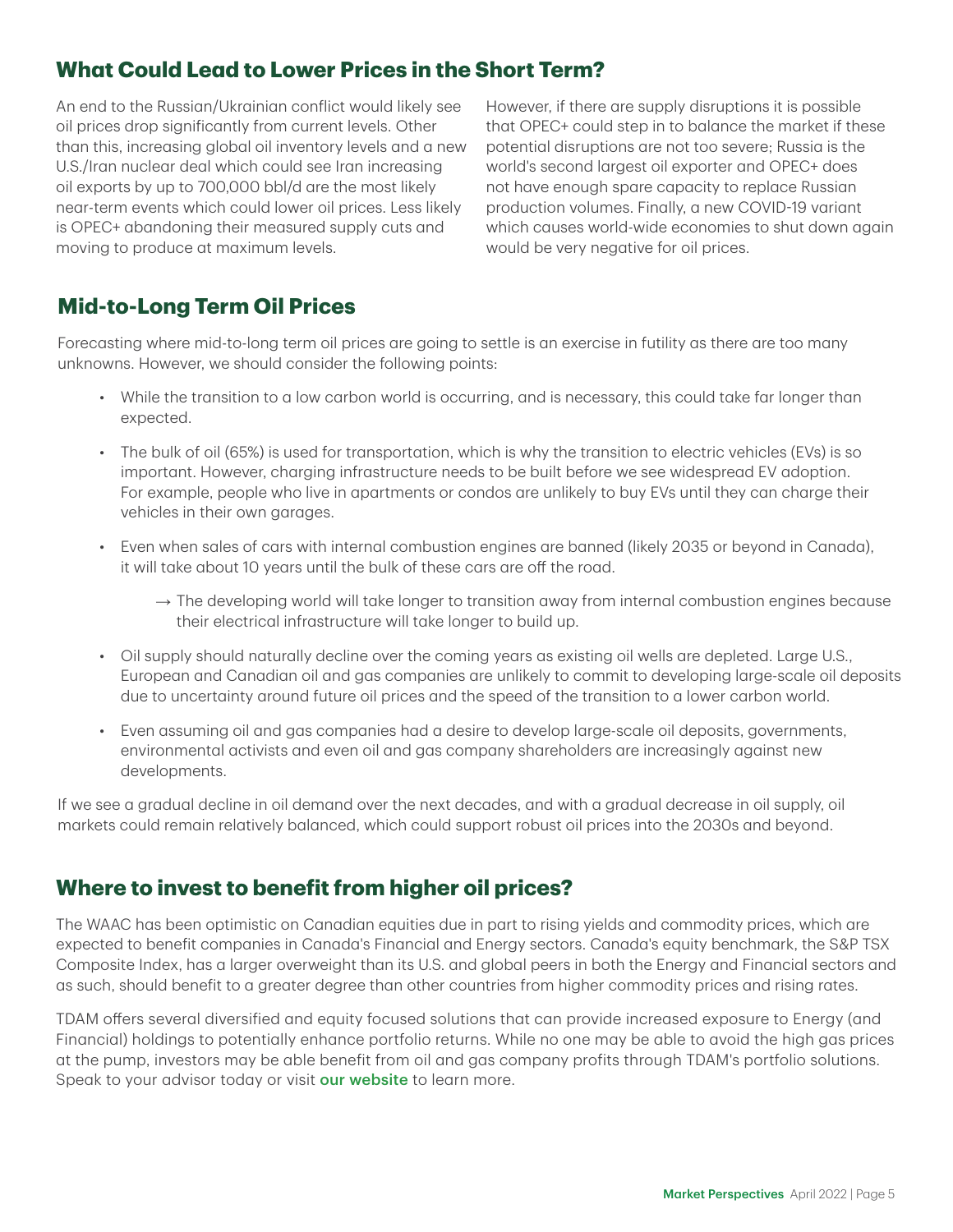### **WAAC Positioning and Outlook**

Primary concerns to real economic growth include elevated and more persistent inflation, tight labor markets, monetary policy missteps, and geopolitical events which could lead to elevated market volatility and tighter financial conditions. Returns are likely to moderate considerably as markets appear to be pricing-in the potential of recessionary risks. Overall, we maintain a moderate risk-on stance for equities; however, we have become increasingly more cautious in our outlook over the past quarter.

### **Equities**

|                                                    | Maximum | Modest<br>Underweight Underweight | Neutral | Modest<br>Overweight | Maximum<br>Overweight |
|----------------------------------------------------|---------|-----------------------------------|---------|----------------------|-----------------------|
| <b>U.S. Equities</b>                               |         |                                   |         |                      |                       |
| <b>Canadian Equities</b>                           |         |                                   |         |                      |                       |
| <b>International Equities</b>                      |         |                                   |         |                      |                       |
| <b>Chinese Equities</b>                            |         |                                   |         |                      |                       |
| <b>Emerging Markets Equities - excluding China</b> |         |                                   |         |                      |                       |

From a global equity perspective, the current investment climate remains uncertain and recessionary risks are rising in certain regions. A broad economic slowdown driven by a combination of higher interest rates, elevated inflationary levels, and commodity prices, could weigh on investor sentiment and lead to muted returns for risker assets over the next 12-18 months. We believe that companies that continue to deliver quality earnings growth will provide the best opportunity on a longer-term basis; however, we do recognize the risk of near-term underperformance from growth equities, particularly if interest rates rise further.

In the U.S., high inflation readings and strong labour markets are driving expectations for nearly six rate hikes by the end of 2022. They have also led to investor concerns about slowing corporate earnings growth, however U.S. companies continue to deliver strong results. Despite this, the effects of the war in Ukraine and tighter monetary conditions could dampen S&P 500 Index performance, as the growth outlook may be weaker than previously anticipated.

While Chinese policy makers have appeared relatively accommodative in an attempt to boost economic

growth and consumer spending, China's growth rate is still exhibiting signs of weakening. Increased government regulation, slowing consumer spending, continued struggles within the property market sector and geopolitical risks have all weighed on China's recovery. China's zero-COVID-19 policy could also have an impact to its growth outlook.

We have a much more bullish stance on Canadian equities for 2022. With rising yields and commodity prices, companies in Canada's Financial and Energy sectors (the two largest components by weight in the S&P/TSX Composite Index) are expected to outperform other sectors and markets. Investors may also expect dividend increases and share buybacks due to the strong balance sheets of these companies.

The growth outlook for international stocks has materially deteriorated in recent weeks due to the outbreak of the war, and the dramatic rise in commodity prices. We expect growth across the Eurozone to broadly decelerate, due to fears over rising interest rates, soaring inflation and the geopolitical conflict.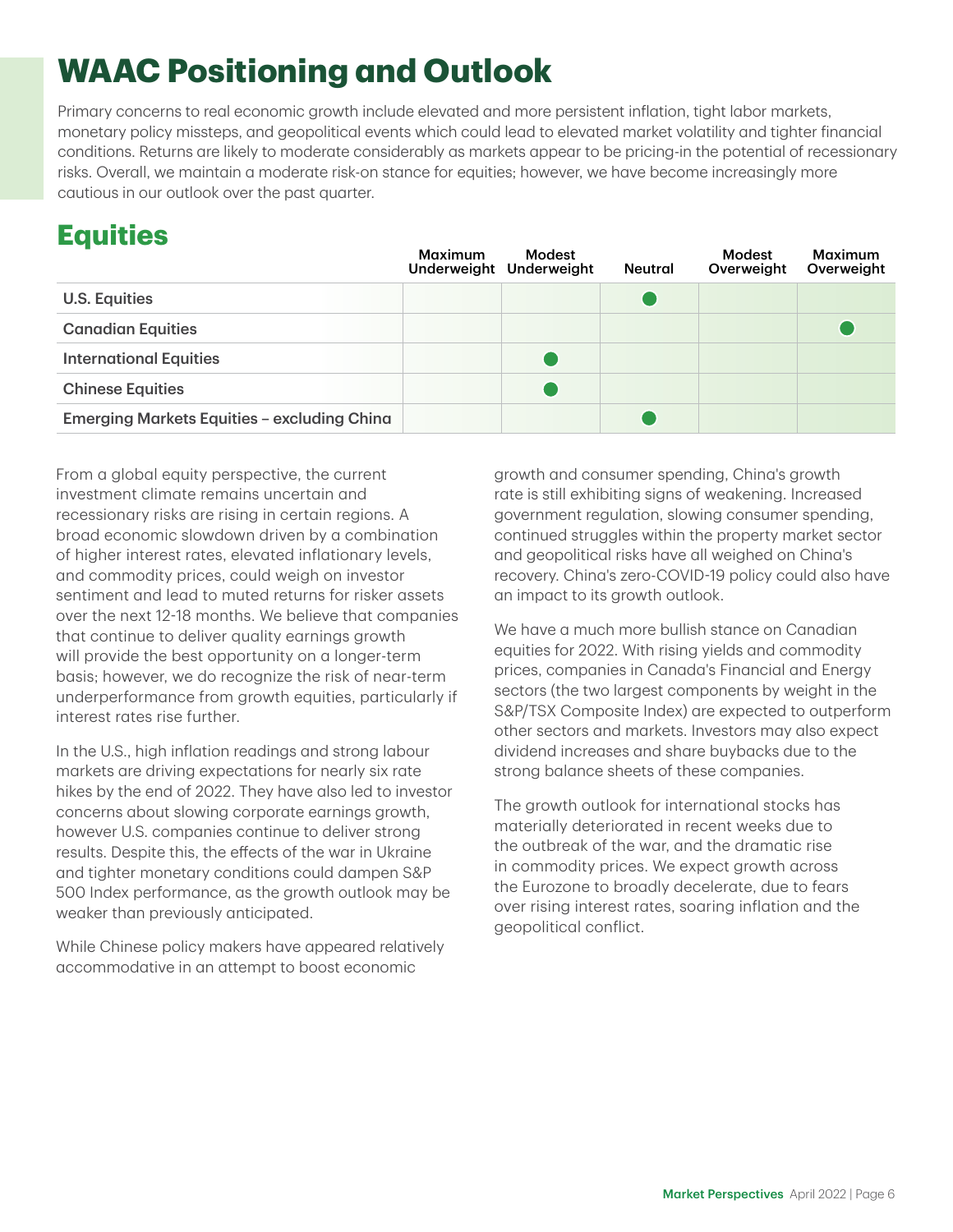### **Alternatives/Real Assets**

|                             | Maximum | Modest<br>Underweight Underweight | <b>Neutral</b> | Modest<br>Overweight | Maximum<br>Overweight |
|-----------------------------|---------|-----------------------------------|----------------|----------------------|-----------------------|
| <b>Infrastructure</b>       |         |                                   |                |                      |                       |
| <b>Commercial Mortgages</b> |         |                                   |                |                      |                       |
| <b>Domestic Real Estate</b> |         |                                   |                |                      |                       |
| <b>Global Real Estate</b>   |         |                                   |                |                      |                       |

Broadly, global real estate economic and property fundamentals are moving towards pre-pandemic levels, as many COVID-19 related restrictions are being lifted and cities are getting closer to a sense of prepandemic normalcy. As a result, our outlook for real estate is healthy as we expect strict lockdowns to be less frequent. We anticipate that alternative real estate, particularly U.S. life sciences/lab office, will continue to gain prominence given the highly specialized nature of these assets, lower correlation and higher income potential versus traditional real estate (e.g., office, retail) going forward. U.K. multi-unit residential also presents as a growing investment opportunity given the sector's low institutional ownership relative to other countries, in addition to its potential diversification and income stability.

After a slowdown in 2020, annual transaction activity within Canadian real estate hit a new record, surpassing \$57 billion over 2021. Momentum is expected to remain strong in 2022 with demand highest for industrial and multi-family real estate. Notwithstanding, office and retail assets will begin to experience more transaction volume as fundamentals improve, and investors seek out higher yielding sectors. Canada's forecasted GDP and population growth continue to lead its G7 peers, providing an attractive landscape for commercial real estate participants. Despite entering a rising interest rate period over the short term, upward pressure on capitalization rates is not expected. Interest rates have been lingering at historically low levels, and there is a significant income spread between capitalization rates and bond yields that provides a cushion to rising rates.

Commercial mortgages continue to provide accretive income in today's low yield environment. An attractive feature of commercial mortgages is its lower duration and the ability to insulate investor returns from the increased volatility witnessed in interest rates. Income collection has been resilient, with our exposure experiencing zero impairments or defaults throughout the pandemic while collecting 100% of scheduled principal and interest payments. High quality commercial mortgage spreads are now slightly below pre-COVID-19 levels, however the yield advantage offered through commercial mortgages versus corporate and universe bonds remains historically attractive on a duration adjusted basis.

Infrastructure allocations have come into focus for portfolios as a diversifier, a source of excess return and inflation protection during a time of uncertainty. As central banks begin to raise rates, high inflation continues to persist and the outbreak of war in Europe and the subsequent sanctions on Russia have had dramatic impacts on Energy markets. These current socioeconomic and macro trends are driving a significant opportunity in infrastructure investment. We believe there are significant tailwinds for infrastructure portfolios broadly, and specifically those that have exposure to growth in renewable energy. Demand for renewable energy is expected to accelerate significantly from regional climate goals as well as energy security needs.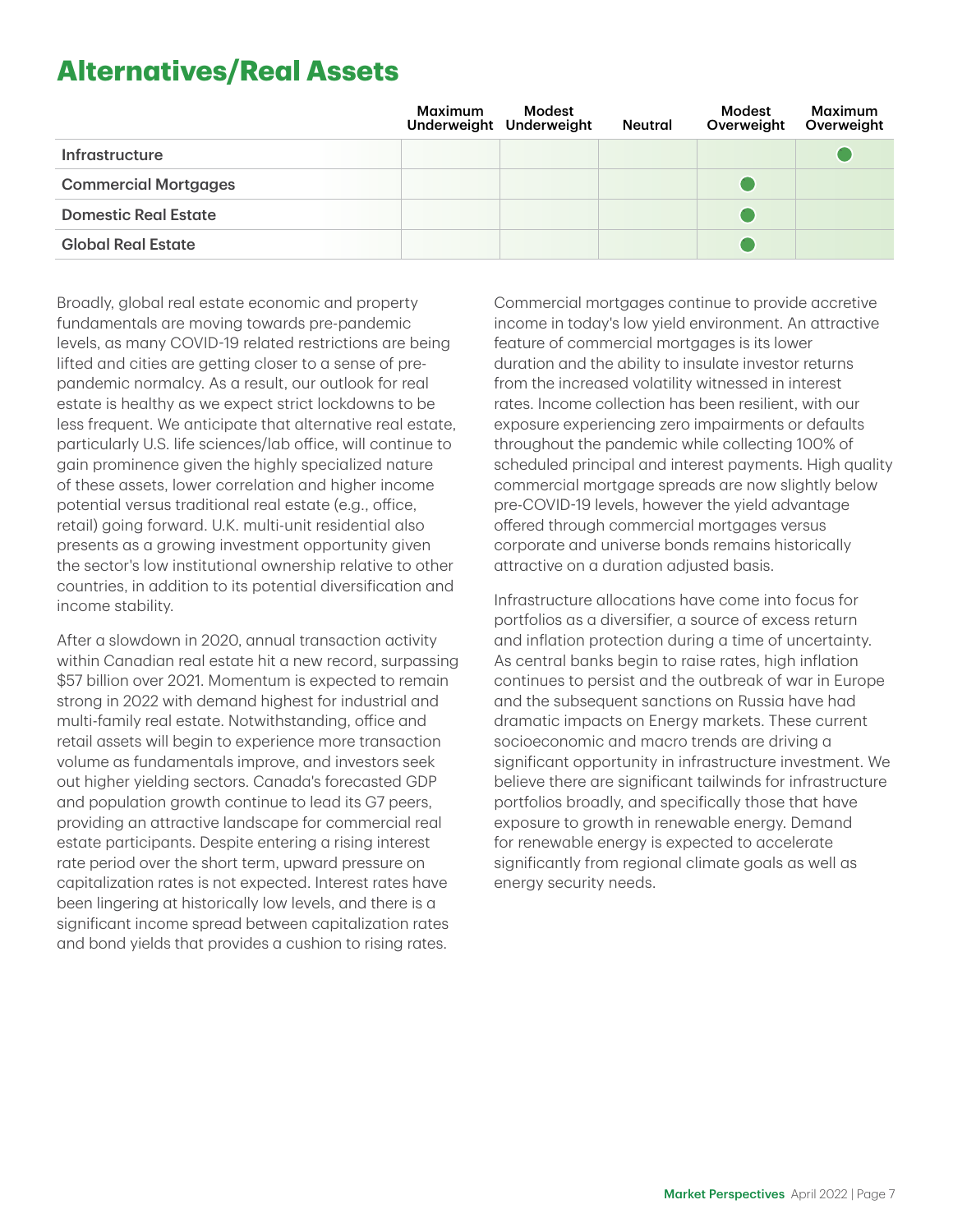### **Fixed Income**

|                                         | <b>Maximum</b> | Modest<br>Underweight Underweight | <b>Neutral</b> | Modest<br>Overweight | <b>Maximum</b><br>Overweight |
|-----------------------------------------|----------------|-----------------------------------|----------------|----------------------|------------------------------|
| <b>Investment Grade Corporate Bonds</b> |                |                                   |                |                      |                              |
| <b>Inflation Linked Notes</b>           |                |                                   |                |                      |                              |
| <b>High Yield Bonds</b>                 |                |                                   |                |                      |                              |
| <b>Domestic Government Bonds</b>        |                |                                   |                |                      |                              |
| <b>Developed Markets Bonds</b>          |                |                                   |                |                      |                              |
| <b>Emerging Markets Bonds</b>           |                |                                   |                |                      |                              |

We expect the bond market to be subject to heightened volatility due to North American central banks transitioning their policy framework from accommodation to stabilization, more persistent inflationary pressures, and the current European geopolitical crisis.

Despite the bond rally triggered by the Russia/Ukraine war, yields are expected to trend higher from current levels over the next twelve months. However, real yields on global sovereign debt are likely to remain negative for an extended period and remain uncompelling from an investment standpoint.

While the Bank of Canada and the U.S. Federal Reserve (the Fed) have signaled that interest rates are expected to increase beginning in March, overall financial

conditions should remain relatively supportive to the corporate sector, and hence our continued modest overweight stance to corporate credit. However, the uncertainty around the economic impact caused by the European geopolitical crisis combined with interest rates hikes, increases the likelihood of an economic slowdown.

We maintain a neutral outlook for high yield bonds. Spreads remain at relatively compressed levels, which has limited the attractiveness of relative opportunities. We remain selective in high yield.

We see less opportunity in inflation-linked bonds as real yields rise largely due to the rise in nominal yields.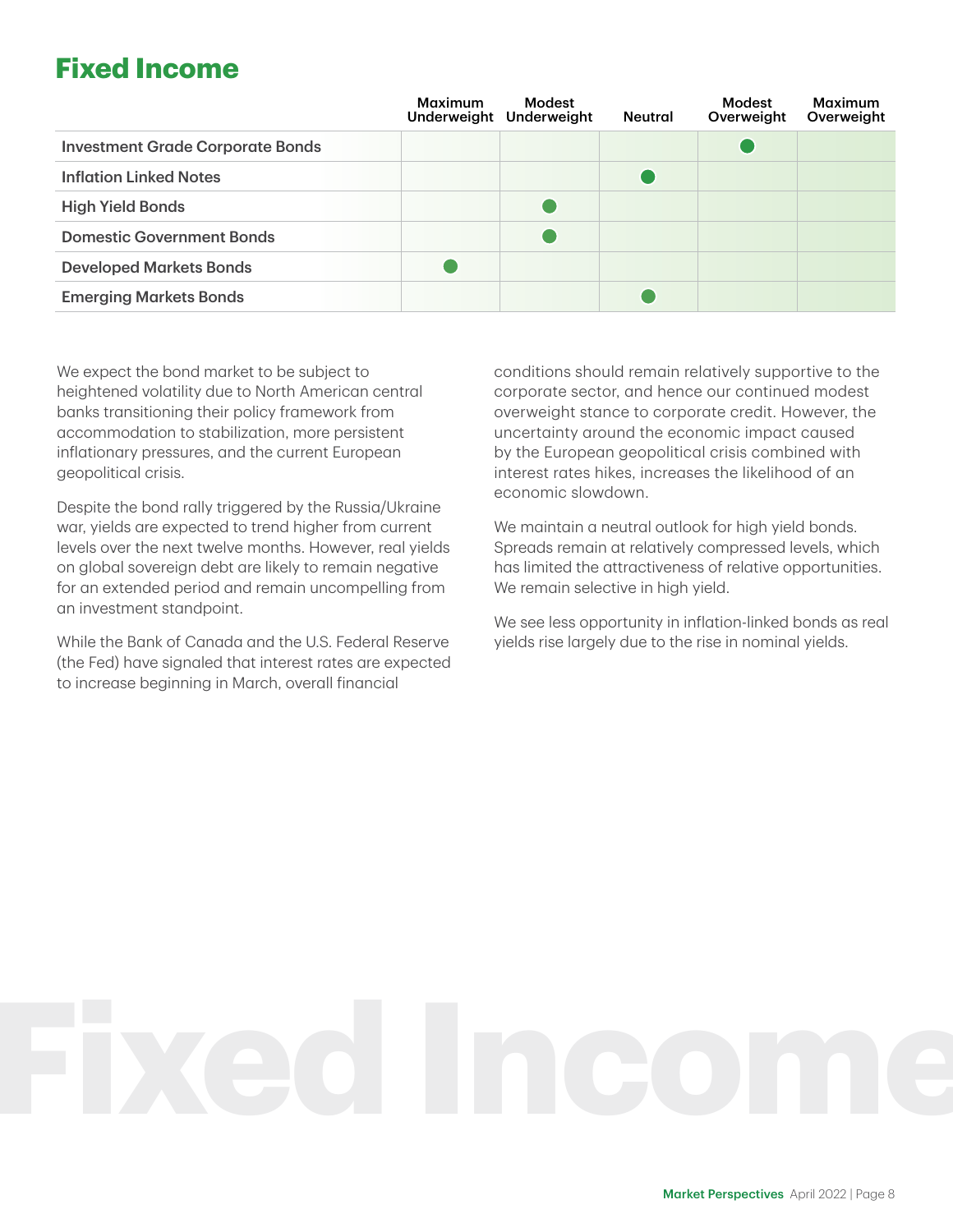### **Sub-Classes**

|                                           | Maximum | Modest<br>Underweight Underweight | <b>Neutral</b> | Modest<br>Overweight | <b>Maximum</b><br>Overweight |
|-------------------------------------------|---------|-----------------------------------|----------------|----------------------|------------------------------|
| Gold                                      |         |                                   |                |                      |                              |
| U.S. dollar versus a basket of currencies |         |                                   |                |                      |                              |
| Canadian dollar vs. the U.S. dollar       |         |                                   |                |                      |                              |
| Cash                                      |         |                                   |                |                      |                              |

We continue to expect strong performance from the Canadian Financials and Energy sectors. We also expect rate increases to contribute to the longer-term outperformance of the Canadian dollar versus other major market currencies.

High inflation readings from around the globe, combined with the ongoing concerns surrounding Russia's invasion of Ukraine, has sent gold rallying due to its safety characteristics. Despite prices pulling back slightly from recent highs, gold may remain elevated as investors continue seek a hedge against the threat of inflationary shocks that could be exacerbated by the war.

The U.S. dollar (USD) has demonstrated strength compared to its global counterparts over the quarter. This trend may continue as we expect the Fed to embark on a rate hiking cycle and as investors seek the safe haven appeal of the global reserve currency during this period of instability. However, the exceedingly high levels of the Fed's balance sheet remain a concern.

Due to the prevailing risks of destabilizing financial conditions, increasing cash levels is prudent in order to provide liquidity and greater flexibility for strategic asset allocation, particularly during periods of elevated market volatility.